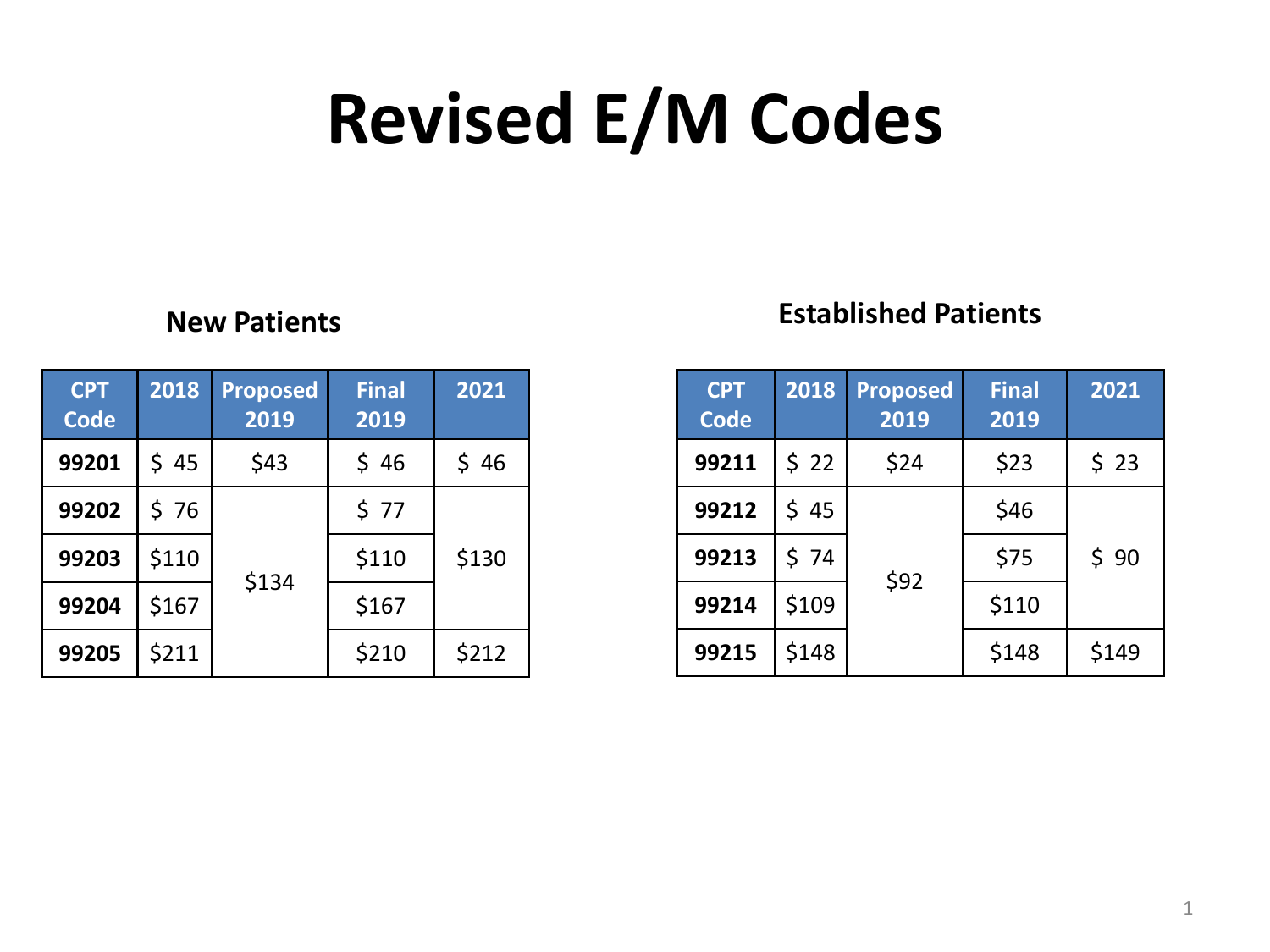### **New Add-on Codes**

| Code         | <b>Descriptor</b>                                                                                                                                                                                                                                                                                                                                                           | <b>New Patient</b>             |                             | <b>Established Patient</b>     |                             |
|--------------|-----------------------------------------------------------------------------------------------------------------------------------------------------------------------------------------------------------------------------------------------------------------------------------------------------------------------------------------------------------------------------|--------------------------------|-----------------------------|--------------------------------|-----------------------------|
|              |                                                                                                                                                                                                                                                                                                                                                                             | <b>Proposed</b><br><b>Rule</b> | <b>Final</b><br><b>Rule</b> | <b>Proposed</b><br><b>Rule</b> | <b>Final</b><br><b>Rule</b> |
| <b>GCGOX</b> | Visit complexity inherent to evaluation and<br>management associated with nonprocedural<br>specialty care including endocrinology,<br>rheumatology, hematology/oncology, urology,<br>neurology, obstetrics/gynecology,<br>allergy/immunology, otolaryngology, interventional<br>pain management, cardiology, nephrology, infectious<br>disease, psychiatry, and pulmonology | \$14                           | \$13                        | \$14                           | \$13                        |
| GPC1X        | Visit complexity inherent to evaluation and<br>management associated with primary<br>medical care services that serve as the continuing<br>focal point for all needed health care services                                                                                                                                                                                  | <b>None</b>                    | \$13                        | \$5                            | \$13                        |
| GPRO1        | Prolonged evaluation and management or<br>psychotherapy service(s) (beyond the typical service<br>time of the primary procedure) in the office<br>or other outpatient setting requiring direct patient<br>contact beyond the usual service; 30 minutes                                                                                                                      | \$67                           | \$67                        | \$67                           | \$67                        |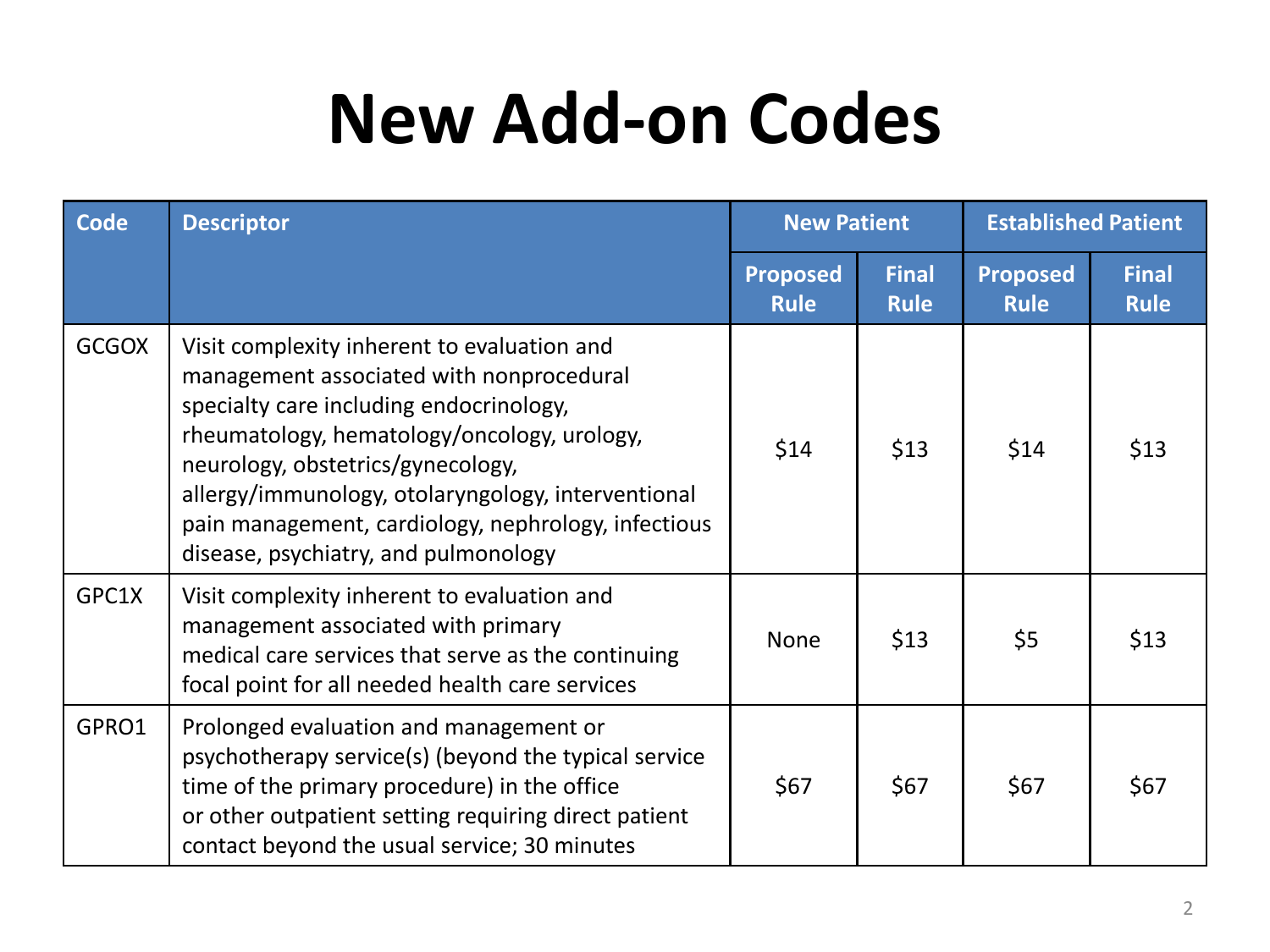# **Prolonged Services**

- New G code descriptor for extended visit applies to overall duration of face-to-face time without regard to visit level
- Add-on code can be reported for any visit between 38 – 89 minutes for new patients and 34 – 69 minutes for established patients
	- Low end of range is based on minimum additional time needed to bill prolonged code (15 minutes) + weighted average interservice time for Level 2-4 codes (23 minutes for new patients, 19 minutes for established)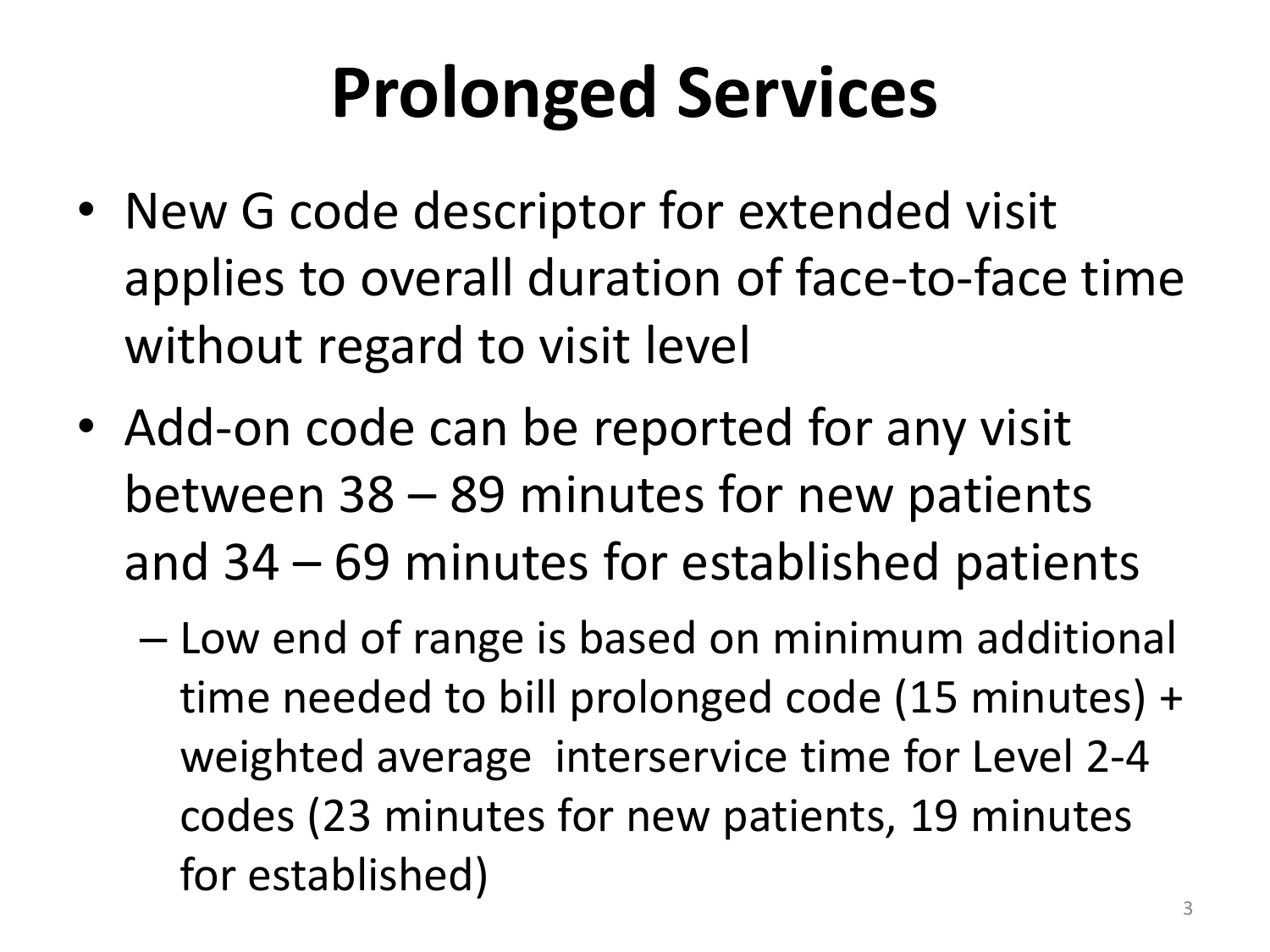## **Use of Prolonged Services Code Determined by Time**

| <b>New Patient</b> |                         |                      |                  |                | <b>Established Patient</b> |                    |                         |  |
|--------------------|-------------------------|----------------------|------------------|----------------|----------------------------|--------------------|-------------------------|--|
| Level              | <b>Minutes</b><br>Spent | Codes<br>Reported    | Total<br>Payment | Level          | <b>Minutes</b><br>Spent    | Codes<br>Reported  | <b>Total</b><br>Payment |  |
| $\mathbf 1$        | n/a                     | 99201                | \$46             | $\mathbf 1$    |                            | 99211              | \$23                    |  |
| $\overline{2}$     |                         | 99202/3/4<br>+ GPRO1 | \$197            | $\overline{2}$ |                            | 99212/3/4          |                         |  |
| $\overline{3}$     | 38-89                   |                      |                  | 3              | 34-69                      | + GPRO1            | \$147                   |  |
| $\overline{4}$     |                         |                      |                  | $\overline{4}$ |                            |                    |                         |  |
| 5                  | $90+$                   | $99205 +$<br>99354   | \$344            | 5              | $70+$                      | $99215 +$<br>99354 | \$281                   |  |